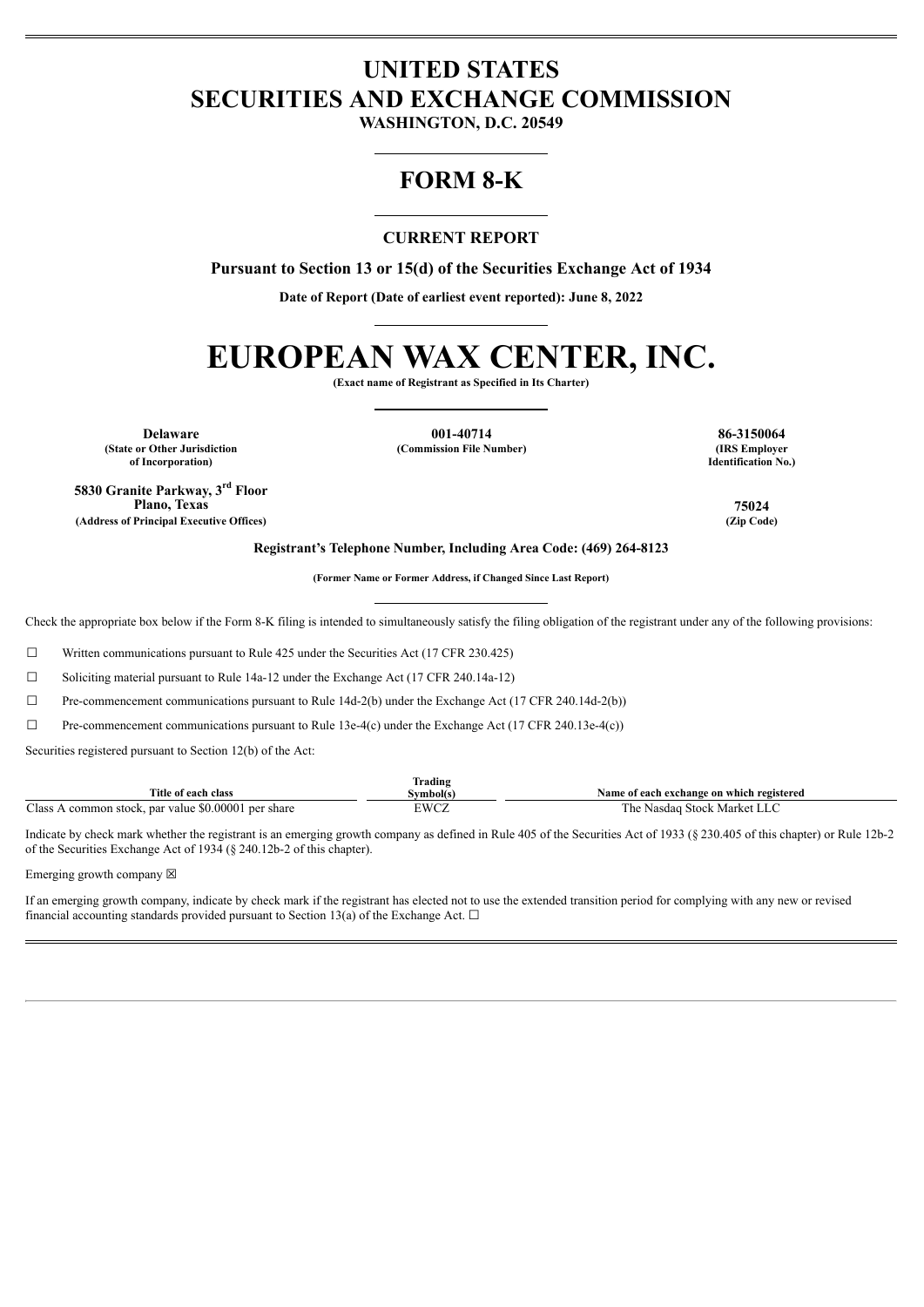#### **Item 5.07 Submission of Matters to a Vote of Security Holders.**

On June 8, 2022 European Wax Center, Inc. ("the Company") held its annual meeting of stockholders (the "Annual Meeting"). The following is a brief description of each proposal voted upon at the Annual Meeting and the final voting results for each such proposal.

#### **Proposal 1: Election of Directors**

The stockholders of the Company elected the director nominees listed below to serve on the Company's Board of Directors as members of Class I for a term of three years. The results of the vote were as follows:

| <b>Name of Nominee</b> | For        | Withhold  | <b>Broker Non-Votes</b> |
|------------------------|------------|-----------|-------------------------|
|                        |            |           |                         |
| Alexa Bartlett         | 39,961,595 | 7,123,732 | 1,521,373               |
| Shaw Joseph            | 39,965,043 | 7,120,284 | .521,373                |

### **Proposal 2: Ratification of the Company's Independent Registered Public Accounting Firm**

The stockholders of the Company ratified the selection of Deloitte & Touche LLP as the Company's independent registered public accounting firm for the year ended December 31, 2022. The results of the vote were as follows:

| -<br>For   | Against         | Abstain                  |
|------------|-----------------|--------------------------|
| 17,017,966 | .586.124<br>1/2 | 10 <sup>1</sup><br>2.010 |
|            |                 |                          |
|            |                 |                          |